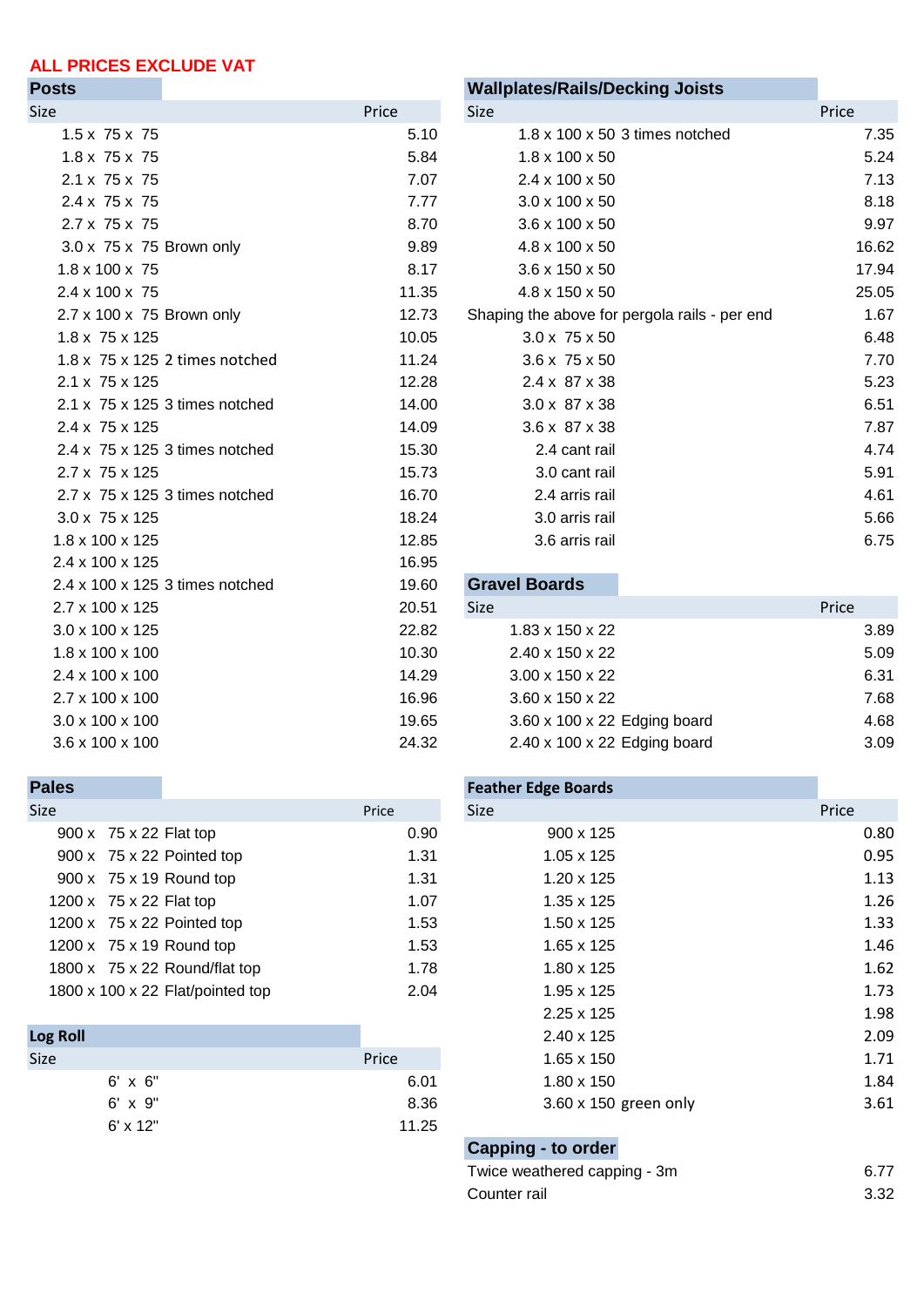| Price | Size - W x H                  | Price                            |
|-------|-------------------------------|----------------------------------|
| 20.75 | 1.8 x 900 Pointed top         |                                  |
| 24.50 | $1.8 \times 900$ Round top    |                                  |
| 27.70 | 1.8 x 900 Planed round top    |                                  |
| 29.60 | $1.8 \times 1200$ Pointed top |                                  |
| 1.32  | 1.8 x 1200 Round top          |                                  |
| 1.05  | 1.8 x 1200 Planed round top   |                                  |
|       |                               | <b>Picket Panels &amp; Gates</b> |

| Close Board Panels - green or brown |       | 12                   |
|-------------------------------------|-------|----------------------|
| <b>Size</b>                         | Price | 90                   |
| $6' \times 3'$                      | 37.80 | <b>Post Supports</b> |
| $6' \times 4'$                      | 39.96 | <b>Size</b>          |
| $6' \times 5'$                      | 42.40 |                      |
| $6' \times 6'$                      | 44.95 |                      |
|                                     |       |                      |

| <b>Decorative Panels &amp; Gates</b>    | Price | 4" Bolt down                     |       |
|-----------------------------------------|-------|----------------------------------|-------|
| Omega + lattice top 1800 x 1800         | 69.23 | 3" Repair - drive in             |       |
| Omega + lattice top 1800 x 1500         | 64.00 | <b>Metclips</b>                  |       |
| Omega + lattice top 1800 x 1200         | 56.30 | Decking - Green only - 125 cover |       |
| Omega + lattice top $1800 \times 900$   | 52.79 | <b>Size</b>                      | Price |
| Slatted 1800 x 1800                     | 71.50 | 3.0 Deck board                   |       |
| Square horizontal + lattice 1800 x 1800 | 61.45 | 3.6 Deck board                   |       |
| Square horizontal 1800 x 1800           | 55.63 | 4.2 Deck board                   |       |
| Square horizontal gate 1800 x 900       | 52.79 | 4.8 Deck board                   |       |
| Arch lattice top gate 1800 x 900        | 69.98 | 5.4 Deck board                   |       |
| Hinges for above gates                  | 16.02 | 1200 x 95 x 95 Deck post         |       |
| Hazel Hurdles 6' x 6'                   | 60.78 | 1200 x 95 x 95 Deck post turned  |       |
| Hazel Hurdles 6' x 3'                   | 36.12 | 900 x 35 x 35 Balustrade         |       |
| <b>Trellis Panels</b>                   |       | 900 x 35 x 35 Balustrade turned  |       |
| <b>Size</b>                             | Price | 2.4 Deck balustrade panel        |       |

| 6' x 1'        | Heavy square trellis                      | 11.40 | 2.4 Handrail                | 7.75                     |
|----------------|-------------------------------------------|-------|-----------------------------|--------------------------|
| $6' \times 2'$ | Heavy square trellis                      | 16.55 | 8 x 2.5" x 200 Deck screws  | 7.98                     |
| $6' \times 3'$ | Heavy square trellis                      | 18.54 | 8 x 2.5" x 1000 Deck screws | 36.00                    |
| $6'$ x 4'      | Heavy square trellis                      | 21.40 |                             | 0.43<br>Handrail bracket |
| $6' \times 5'$ | Heavy square trellis                      | 24.55 | Joist hangers               | 0.95                     |
|                | 6' x 6' Heavy square trellis              | 29.85 | 1.8 Deck post               | 18.77                    |
|                | Convex & concave heavy square trellis add | 2.59  | <b>Weed Control Fabric</b>  |                          |
| $6' \times 2'$ | Fan trellis                               | 10.17 | Size                        | Price                    |
| $6' \times 1'$ | Diamond trellis                           | 13.40 | $1.0 \times 20.00$          | 8.78                     |
| $6' \times 2'$ | Diamond trellis                           | 20.70 | $2.0 \times 25.00$          | 21.96                    |
| $6' \times 3'$ | Diamond trellis                           | 26.97 |                             |                          |
| $6' \times 4'$ | Diamond trellis                           | 34.61 | <b>Deck Steps</b>           |                          |
| $6' \times 5'$ | Diamond trellis                           | 47.43 |                             | Price                    |
| $6' \times 6'$ | Diamond trellis                           | 62.12 | 2 tread deck step stringer  | 12.04                    |
| $6' \times 1'$ | Diamond trellis - concave                 | 17.61 | 3 tread deck step stringer  | 16.88                    |
|                | 6' x 18" Diamond trellis - convex         | 19.68 | 4 tread deck step stringer  | 21.39                    |
|                | 6' x 24" Diamond trellis - convex         | 22.54 |                             |                          |
|                | 18" Trellis corner insert                 | 17.49 | <b>Railway Sleepers</b>     |                          |
|                |                                           |       |                             |                          |

# **Picket Panels & Gates** 1.8 x 900 Pointed top 22.98 1.8 x 900 Round top 22.98  $1.8 \times 900$  Planed round top 27.30 1.8 x 1200 Pointed top 26.36 1.8 x 1200 Round top 26.36 1.8 x 1200 Planed round top 31.20

900 high Picket gate 39.80

| <b>Close Board Panels - green or brown</b> |       | 1200 high Picket gate            | 46.43 |
|--------------------------------------------|-------|----------------------------------|-------|
| Size                                       | Price | 900 x 900 F/L/B picket gate      | 49.25 |
| $6' \times 3'$                             | 37.80 | <b>Post Supports</b>             |       |
| $6' \times 4'$                             | 39.96 | Size                             | Price |
| $6' \times 5'$                             | 42.40 | Post extenders - set of 4        | 5.38  |
| $6' \times 6'$                             | 44.95 | 24" x 3" Drive in - bolt type    | 7.67  |
|                                            |       | 3" Bolt down                     | 6.51  |
| <b>Decorative Panels &amp; Gates</b>       | Price | 4" Bolt down                     | 7.71  |
| Omega + lattice top 1800 x 1800            | 69.23 | 3" Repair - drive in             | 7.71  |
| Omega + lattice top 1800 x 1500            | 64.00 | <b>Metclips</b>                  | 0.60  |
| Omega + lattice top 1800 x 1200            | 56.30 | Decking - Green only - 125 cover |       |
| Omega + lattice top 1800 x 900             | 52.79 | <b>Size</b>                      | Price |
| Slatted 1800 x 1800                        | 71.50 | 3.0 Deck board                   | 10.92 |
| Square horizontal + lattice 1800 x 1800    | 61.45 | 3.6 Deck board                   | 13.10 |
| Square horizontal 1800 x 1800              | 55.63 | 4.2 Deck board                   | 15.09 |
| Square horizontal gate 1800 x 900          | 52.79 | 4.8 Deck board                   | 17.26 |
| Arch lattice top gate 1800 x 900           | 69.98 | 5.4 Deck board                   | 19.66 |
| Hinges for above gates                     | 16.02 | 1200 x 95 x 95 Deck post         | 13.00 |
| Hazel Hurdles 6' x 6'                      | 60.78 | 1200 x 95 x 95 Deck post turned  | 15.19 |
| Hazel Hurdles 6' x 3'                      | 36.12 | 900 x 35 x 35 Balustrade         | 2.27  |
| <b>Trellis Panels</b>                      |       | 900 x 35 x 35 Balustrade turned  | 2.27  |
| Size                                       | Price | 2.4 Deck balustrade panel        | 68.38 |
| $6' \times 1'$<br>Heavy square trellis     | 11.40 | 2.4 Handrail                     | 7.75  |
| 6' x 2' Heavy square trellis               | 16.55 | 8 x 2.5" x 200 Deck screws       | 7.98  |
| $6' \times 3'$<br>Heavy square trellis     | 18.54 | 8 x 2.5" x 1000 Deck screws      | 36.00 |
| 6' x 4' Heavy square trellis               | 21.40 | Handrail bracket                 | 0.43  |
| $6' \times 5'$<br>Heavy square trellis     | 24.55 | Joist hangers                    | 0.95  |
| 6' x 6' Heavy square trellis               | 29.85 | 1.8 Deck post                    | 18.77 |
| Convex & concave heavy square trellis add  | 2.59  | <b>Weed Control Fabric</b>       |       |
| 6' x 2' Fan trellis                        | 10.17 | Size                             | Price |
| 6' x 1'<br>Diamond trellis                 | 13.40 | 1.0 x 20.00                      | 8.78  |

| e.<br>۰. |  |
|----------|--|

| 6' x 5' Diamond trellis           | 47.43 |                            | Price |
|-----------------------------------|-------|----------------------------|-------|
| 6' x 6' Diamond trellis           | 62.12 | 2 tread deck step stringer | 12.04 |
| 6' x 1' Diamond trellis - concave | 17.61 | 3 tread deck step stringer | 16.88 |
| 6' x 18" Diamond trellis - convex | 19.68 | 4 tread deck step stringer | 21.39 |
|                                   |       |                            |       |

| <b>Railway Sleepers</b>            |       |
|------------------------------------|-------|
| Size                               | Price |
| 2.4 x 250 x 125 Treated softwood   | 43.88 |
| 2.4 x 200 x 100 Landscape sleepers | 25.20 |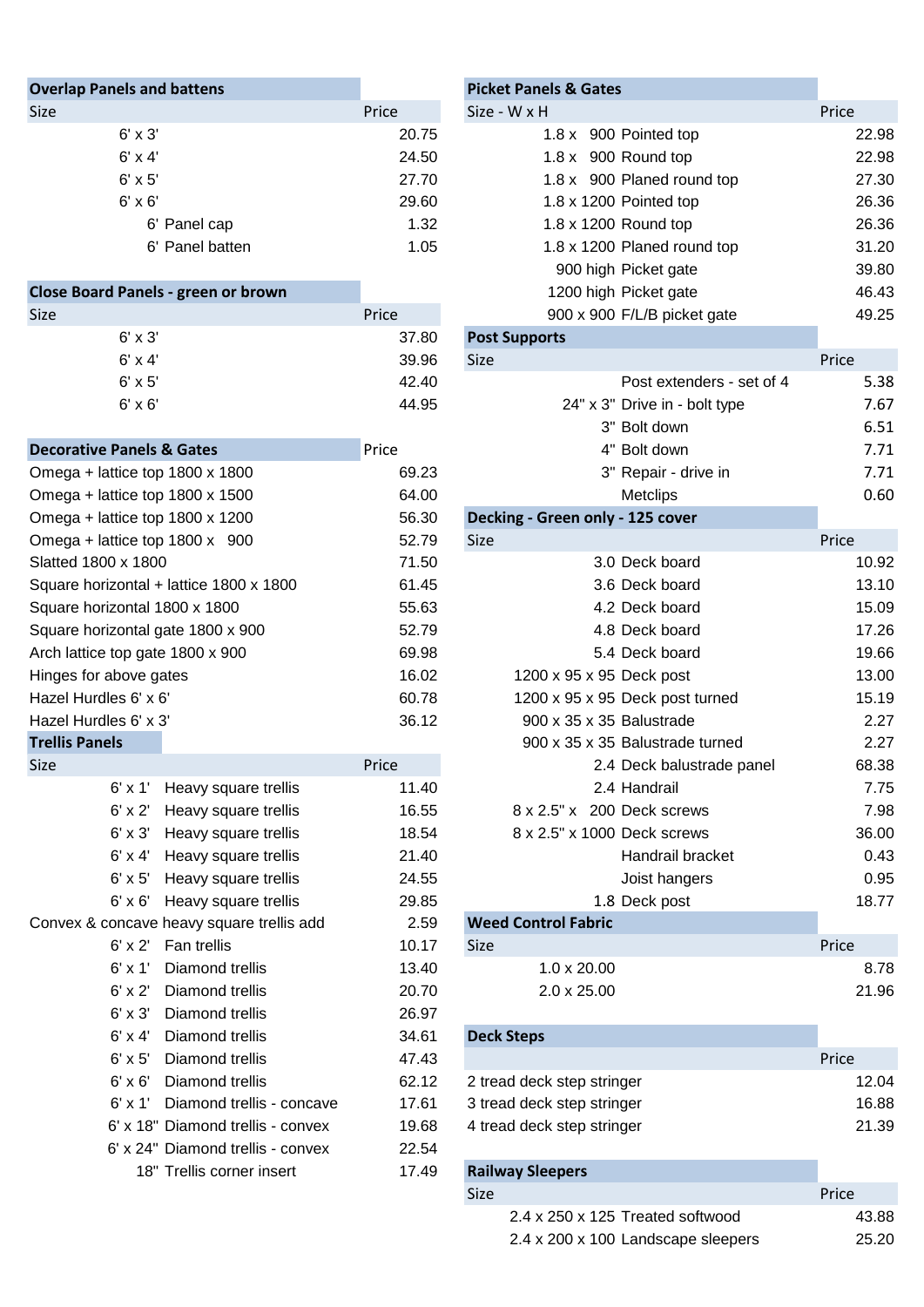|             |                      | <b>Machine rounded Stakes, Rails &amp; Poles</b> |       | x 5" x 3"<br>7'          | Post                      |       |
|-------------|----------------------|--------------------------------------------------|-------|--------------------------|---------------------------|-------|
| <b>Size</b> |                      |                                                  | Price | $x 3 - 4$<br>6'          | Stake                     |       |
|             | $5'6'' \times 2''$   | Stake                                            | 1.69  | 8'<br>x 3" - 4"          | Stake                     |       |
|             | $5'6'' \times 2.5''$ | Stake                                            | 1.99  | x 5" - 6"<br>$7^{\circ}$ | <b>Strainer</b>           |       |
|             | $7' \times 2.5"$     | Stake                                            | 2.80  | x 7" - 8"<br>8'          | <b>Strainer</b>           |       |
|             | 5'6" x 3"            | Stake                                            | 3.01  | 2.4 x 200 x 200          | 4 way weathered gate post |       |
| 8'          | x 3"                 | Stake                                            | 4.29  | 3.6 x 87 x 38            | Rail                      |       |
| 4'          | x 4"                 | Pole                                             | 3.66  | <b>Concrete Products</b> |                           |       |
| 6'          | x 4"                 | Stake                                            | 5.87  | Size                     |                           | Price |
| 8'          | x 4"                 | Stake                                            | 7.74  | 5'                       | Slotted post              |       |
| 12'         | x 4"                 | Pole                                             | 11.83 | 6'                       | Slotted post              |       |
| 8'          | x 6"                 | Pole                                             | 18.17 | 7'                       | Slotted post              |       |
| 12'         | $x$ 3.5"             | Half round rail                                  | 4.52  | 8'                       | Slotted post              |       |
| 12'         | x 4"                 | Half round rail                                  | 5.91  | 9'                       | Slotted post              |       |
| $7^{\circ}$ | $x 5" - 6"$          | <b>Strainer</b>                                  | 11.60 | 10'                      | Slotted post              |       |
| 6'          | $x 3 - 4$            | <b>Stake</b>                                     | 3.66  | 5'                       | Slotted corner            |       |
|             |                      |                                                  |       |                          |                           |       |

### **Standard Five Bar Farm Gates**

| ize - width |                             | Price  | 9'                          |
|-------------|-----------------------------|--------|-----------------------------|
|             | 900                         | 61.48  | 10'                         |
|             | 1050                        | 68.99  | $6' \times 6'' \times 2''$  |
|             | 1200                        | 80.84  | 6' x12" x 2"                |
|             | 1500                        | 91.12  | $3.0 \times 150$            |
|             | 1800                        | 101.29 | 6' x 12" x 2"               |
|             | 2100                        | 111.40 | $3" \times 3"$              |
|             | 2400                        | 129.20 | 4" x 4"                     |
|             | 2700                        | 139.31 | Recessed posts fo           |
|             | 3000                        | 148.56 | <b>Ballast &amp; Cement</b> |
|             | 3300                        | 160.11 | Weight                      |
|             | 3600                        | 170.17 | $\overline{2}$              |
|             | 4200                        | 190.50 | $\overline{2}$              |
|             | 1200 Galv. steel field gate | 80.00  | $\overline{2}$              |
|             | 3000 Galv. steel field gate | 124.25 | $\overline{2}$              |
|             | 3600 Galv. steel field gate | 138.50 | $\overline{2}$              |
|             | Galv. steel hanging post    | 71.00  |                             |
|             | Galv. steel closing post    | 66.48  | <b>Gate Posts</b>           |
|             | 3000 Creosote field gate    | 182.59 | <b>Size</b>                 |
|             | 3600 Creosote field gate    | 210.32 | $1.8 \times 125 \times$     |
|             |                             |        | $2.1 \times 150 \times$     |

# **Curved Heel Entrance Gates**

|             | <b>Tongue &amp; Groove Gates - including fittings</b> |        | $3.0 \times 150 \times 150$           |
|-------------|-------------------------------------------------------|--------|---------------------------------------|
| <b>Size</b> |                                                       | Price  | <b>Chain Link Fencing - 25m rolls</b> |
|             | 1.8 x 900 Ledged & braced                             | 87.35  | <b>Size</b>                           |
|             | 1.8 x 900 Framed, ledged & braced                     | 110.00 | 900 2.24/3.1                          |
|             | 900 x 900 Framed regency gate                         | 66.79  | 1200 2.24/3.1                         |

| <b>Feather Board Gates - including fittings</b> |       | 900 Stretcher Bar  | 3.97 |
|-------------------------------------------------|-------|--------------------|------|
| <b>Size</b>                                     | Price | 1200 Stretcher Bar | 5.51 |
| 1.8 x 900 Ledged & braced                       | 58.50 | 1800 Stretcher Bar | 8.50 |
| 1.8 x 900 Framed, ledged & braced               | 87.00 |                    |      |

|                                     |                                                  |        |                |                             | <b>Pressure Creosoted Stakes, Rails &amp; Posts</b> |       |
|-------------------------------------|--------------------------------------------------|--------|----------------|-----------------------------|-----------------------------------------------------|-------|
|                                     |                                                  |        | Size           |                             |                                                     | Price |
|                                     | <b>Machine rounded Stakes, Rails &amp; Poles</b> |        | 7'             | x 5" x 3"                   | Post                                                | 16.20 |
| Size                                |                                                  | Price  | 6'             | $x 3" - 4"$                 | <b>Stake</b>                                        | 6.66  |
| 5'6" x 2"                           | <b>Stake</b>                                     | 1.69   | 8'             | $x 3" - 4"$                 | <b>Stake</b>                                        | 8.80  |
| 5'6" x 2.5"                         | <b>Stake</b>                                     | 1.99   | 7'             | x 5" - 6"                   | <b>Strainer</b>                                     | 19.30 |
| $7'$ $\times 2.5"$                  | <b>Stake</b>                                     | 2.80   | $8^{\prime}$   | x 7" - 8"                   | Strainer                                            | 46.07 |
| 5'6" x 3"                           | <b>Stake</b>                                     | 3.01   |                | 2.4 x 200 x 200             | 4 way weathered gate post                           | 74.13 |
| x 3"<br>8'                          | <b>Stake</b>                                     | 4.29   |                | 3.6 x 87 x 38               | Rail                                                | 9.24  |
| x 4"<br>$4^{\prime}$                | Pole                                             | 3.66   |                | <b>Concrete Products</b>    |                                                     |       |
| 6'<br>x 4"                          | <b>Stake</b>                                     | 5.87   | <b>Size</b>    |                             |                                                     | Price |
| 8'<br>x 4"                          | <b>Stake</b>                                     | 7.74   | $5^{\prime}$   |                             | Slotted post                                        | 13.65 |
| 12'<br>x 4"                         | Pole                                             | 11.83  | 6'             |                             | Slotted post                                        | 14.54 |
| $8^{\prime}$<br>x 6"                | Pole                                             | 18.17  | 7'             |                             | Slotted post                                        | 15.44 |
| x 3.5"<br>12'                       | Half round rail                                  | 4.52   | 8'             |                             | Slotted post                                        | 16.56 |
| x 4"<br>12'                         | Half round rail                                  | 5.91   | 9'             |                             | Slotted post                                        | 19.85 |
| x 5" - 6"<br>7'                     | Strainer                                         | 11.60  | 10'            |                             | Slotted post                                        | 29.77 |
| x 3" - 4"<br>6'                     | <b>Stake</b>                                     | 3.66   | $5^{\circ}$    |                             | Slotted corner                                      | 23.04 |
|                                     |                                                  |        | 6'             |                             | Slotted corner                                      | 26.89 |
| <b>Gates</b>                        |                                                  |        | 7'             |                             | Slotted corner                                      | 29.27 |
| <b>Standard Five Bar Farm Gates</b> |                                                  |        | 8'             |                             | Slotted corner                                      | 36.80 |
| Size - width                        |                                                  | Price  | $9'$           |                             | Slotted corner                                      | 44.96 |
| 900                                 |                                                  | 61.48  | 10'            |                             | Slotted corner                                      | 46.00 |
| 1050                                |                                                  | 68.99  |                | $6' \times 6'' \times 2''$  | Gravel board                                        | 10.82 |
| 1200                                |                                                  | 80.84  |                | 6' x12" x 2"                | Gravel board                                        | 16.43 |
| 1500                                |                                                  | 91.12  |                | $3.0 \times 150$            | Gravel board                                        | 23.10 |
| 1800                                |                                                  | 101.29 |                | 6' x 12" x 2"               | Rock faced gravel board                             | 19.10 |
| 2100                                |                                                  | 111.40 | $3" \times 3"$ |                             | Spur                                                | 8.95  |
| 2400                                |                                                  | 129.20 | 4" x 4"        |                             | Spur                                                | 11.91 |
| 2700                                |                                                  | 139.31 |                |                             | Recessed posts for 1800 close board                 | 28.00 |
| 3000                                |                                                  | 148.56 |                | <b>Ballast &amp; Cement</b> |                                                     |       |
| 3300                                |                                                  | 160.11 | Weight         |                             |                                                     | Price |
| 3600                                |                                                  | 170.17 |                |                             | 20kg Sharp/building sand                            | 2.24  |
| 4200                                |                                                  | 190.50 |                |                             | 20kg Mixed ballast                                  | 2.24  |
|                                     | 1200 Galv. steel field gate                      | 80.00  |                |                             | 20kg Pea/200mm gravel                               | 2.44  |
|                                     | 3000 Galv. steel field gate                      | 124.25 |                |                             | 25kg Cement                                         | 7.92  |
|                                     | 3600 Galv. steel field gate                      | 138.50 |                |                             | 20kg PostFast                                       | 4.30  |
|                                     | Galv. steel hanging post                         | 71.00  |                |                             |                                                     |       |
|                                     | Galv. steel closing post                         | 66.48  |                | <b>Gate Posts</b>           |                                                     |       |
|                                     | 3000 Creosote field gate                         | 182.59 | Size           |                             |                                                     | Price |
|                                     | 3600 Creosote field gate                         | 210.32 |                | 1.8 x 125 x 125             |                                                     | 20.06 |
|                                     |                                                  |        |                | 2.1 x 150 x 150             |                                                     | 36.10 |
| <b>Curved Heel Entrance Gates</b>   |                                                  |        |                | 2.4 x 150 x 150             |                                                     | 36.10 |
| 900 - 3600 wide                     | from 132.09 to 279.07                            |        |                | 2.1 x 175 x 175             |                                                     | 48.12 |
|                                     |                                                  |        |                | 2.4 x 200 x 200             |                                                     | 62.04 |

| Groove Gates - including fittings              | $3.0 \times 150 \times 150$                                 |                                       |       |
|------------------------------------------------|-------------------------------------------------------------|---------------------------------------|-------|
|                                                | Price                                                       | <b>Chain Link Fencing - 25m rolls</b> |       |
| 1.8 x 900 Ledged & braced                      | 87.35                                                       | Size                                  | Price |
| $1.0 \times 0.00$ Exempted Induced $9$ broaded | $\overline{A}$ $\overline{A}$ $\overline{A}$ $\overline{A}$ |                                       | oo no |

| 1.8 x 900 Framed, ledged & braced       | 110.00 | 900 2.24/3.15 diameter  | 86.52  |
|-----------------------------------------|--------|-------------------------|--------|
| 900 x 900 Framed regency gate           | 66.79  | 1200 2.24/3.15 diameter | 111.37 |
|                                         |        | 1800 2.24/3.15 diameter | 168.88 |
| <b>Board Gates - including fittings</b> |        | 900 Stretcher Bar       | 3.97   |
|                                         | Price  | 1200 Stretcher Bar      | 5.51   |
| 1.8 x 900 Ledged & braced               | 58.50  | 1800 Stretcher Bar      | 8.50   |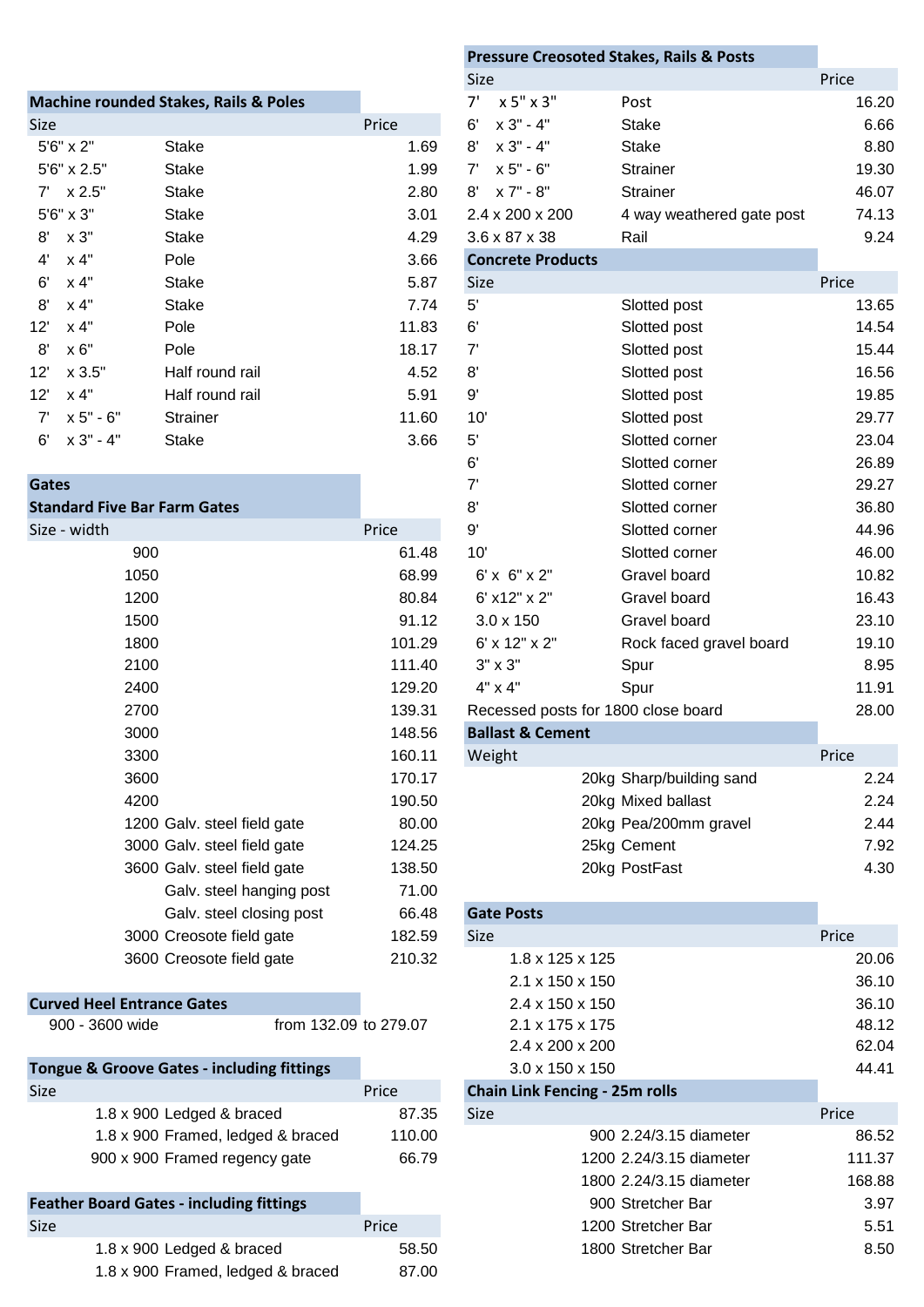| <b>Netting &amp; Wire</b>     |       | Size           |
|-------------------------------|-------|----------------|
| <b>Size</b>                   | Price | 1"             |
| 50m x 1050 Rabbit netting     | 66.00 | $1\frac{1}{5}$ |
| 50m x C8/80/15 Stock fencing  | 60.00 | 2"             |
| 200m High tensile barbed wire | 30.40 | 3"             |
| 200m Galvanised barbed wire   | 40.50 | 4"             |
| 25kg x 3.15mm dia Plain wire  | 66.00 | 87             |
| 5kg x 3.15mm dia Plain wire   | 26.07 | 100            |
| 1kg Galv/green tie wire       | 6.85  | 150            |
| .5kg Galv/green tie wire      | 3.40  | 200            |
|                               |       |                |

| <b>Size</b>                        | Price  |
|------------------------------------|--------|
| $900 \times 25 \times 25$ 6m roll  | 33.30  |
| $900 \times 50 \times 50$ 25m roll | 154.75 |
| 1200 x 50 x 50 25m roll            | 196.15 |
| 1800 x 50 x 50 25m roll            | 257.45 |
|                                    |        |

# **Ironmongery - all Galvanised or BZP**

|                                               | Price |
|-----------------------------------------------|-------|
| Adjustable field gate hinges on plates        | 26.45 |
| Field gate spring catch                       | 15.04 |
| Field gate auto catch                         | 13.22 |
| 18" drop bolt                                 | 13.22 |
| Field gate loopover                           | 14.25 |
| 5" ring latch set                             | 6.52  |
| Gate return spring                            | 10.57 |
| Suffolk latch set                             | 7.35  |
| 4" x 4" hook to plate - each                  | 4.66  |
| Lightweight auto catch                        | 3.93  |
| 16" tee hinges - pair                         | 3.56  |
| 10" eye bolt                                  | 1.06  |
| 6" cabin hook                                 | 1.81  |
| 18" hook & band hinges                        | 14.49 |
| 24" hook & band hinges                        | 20.80 |
| 18" galvanised adjustable hook & band hinges  | 24.03 |
| 24" galvanised adjustable hook & band hinges  | 33.04 |
| 24" black adjustable hook & band hinges       | 27.83 |
| Hooks on plates for hook & band hinges - pair | 10.63 |
| 8" brenton bolt                               | 3.86  |
| 7" heavy hasp & staple                        | 9.84  |
| Winder                                        | 1.23  |
| Arris rail bracket - brown                    | 1.57  |
| Arris rail bracket - galvanised               | 1.03  |
| Ascot strap                                   | 1.81  |
| Netting clips - 200                           | 14.92 |
| Slip rail brackets                            | 9.54  |
| Hooks to bolt                                 | 6.22  |
| Hooks to drive                                | 3.20  |
| Galvanised cleat - 2" x 2"                    | 1.62  |
| M <sub>10</sub> x 50 sleeve anchor            | 0.77  |
| M10 x 100 sleeve anchor                       | 0.97  |

|                                               |        | Ironmongery - all Galvanised or BZP  | Price |
|-----------------------------------------------|--------|--------------------------------------|-------|
| <b>Netting &amp; Wire</b>                     |        | <b>Size</b>                          |       |
| Size                                          | Price  | 1"<br>x 8 woodscrews (200)           | 3.67  |
| 50m x 1050 Rabbit netting                     | 66.00  | 1½" x 10 woodscrews (200)            | 5.94  |
| 50m x C8/80/15 Stock fencing                  | 60.00  | x 12 woodscrews (200)<br>2"          | 11.06 |
| 200m High tensile barbed wire                 | 30.40  | x 12 woodscrews (100)<br>3"          | 9.10  |
| 200m Galvanised barbed wire                   | 40.50  | x 12 woodscrews (100)<br>4"          | 10.74 |
| 25kg x 3.15mm dia Plain wire                  | 66.00  | 87mm timberlok screw                 | 0.45  |
| 5kg x 3.15mm dia Plain wire                   | 26.07  | 100mm timberlok screw                | 0.52  |
| 1kg Galv/green tie wire                       | 6.85   | 150mm timberlok screw                | 0.61  |
| .5kg Galv/green tie wire                      | 3.40   | 200mm timberlok screw                | 0.67  |
|                                               |        | 250mm timberlok screw                | 0.73  |
| Weldmesh                                      |        | Timberlock driver                    | 3.93  |
| Size                                          | Price  | M10 x 50 hex coachscrew              | 0.52  |
| 900 x 25 x 25 6m roll                         | 33.30  | M <sub>10</sub> x 130 hex coachscrew | 0.65  |
| 900 x 50 x 50 25m roll                        | 154.75 | M10 x 150 hex coachscrew             | 0.67  |
| 1200 x 50 x 50 25m roll                       | 196.15 | M10 x 180 hex coachscrew             | 0.97  |
| 1800 x 50 x 50 25m roll                       | 257.45 | M10 x 200 hex coachscrew             | 1.16  |
|                                               |        | M10 x 160 roofing bolt               | 0.97  |
| <b>Ironmongery - all Galvanised or BZP</b>    |        | M10 x 180 roofing bolt               | 1.03  |
|                                               | Price  | M10 x 200 roofing bolt               | 1.12  |
| Adjustable field gate hinges on plates        | 26.45  | M10 x 250 roofing bolt               | 1.45  |
| Field gate spring catch                       | 15.04  | M10 washer                           | 0.08  |
| Field gate auto catch                         | 13.22  | Square washer                        | 0.18  |
| 18" drop bolt                                 | 13.22  | M8 x 110 express nail                | 0.60  |
| Field gate loopover                           | 14.25  | M8 x 150 express nail                | 0.72  |
| 5" ring latch set                             | 6.52   | M8 x 180 express nail                | 0.85  |
| Gate return spring                            | 10.57  | 8mm/10mm SDS drill bit               | 3.02  |
| Suffolk latch set                             | 7.35   | 2" nails - 1kg                       | 5.49  |
| 4" x 4" hook to plate - each                  | 4.66   | 3" nails - 1kg                       | 4.97  |
| Lightweight auto catch                        | 3.93   | 4" nails - 1kg                       | 4.97  |
| 16" tee hinges - pair                         | 3.56   | 2" nails - 25kg                      | 57.15 |
| 10" eye bolt                                  | 1.06   | 3" nails - 25kg                      | 57.15 |
| 6" cabin hook                                 | 1.81   | 4" nails - 25kg                      | 57.15 |
| 18" hook & band hinges                        | 14.49  | Staples - 1kg                        | 7.95  |
| 24" hook & band hinges                        | 20.80  | Staples - 5kg                        | 20.48 |
| 18" galvanised adjustable hook & band hinges  | 24.03  | Gripple                              | 1.12  |
| 24" galvanised adjustable hook & band hinges  | 33.04  | 2" long throw lock                   | 25.30 |
| 24" black adjustable hook & band hinges       | 27.83  | Long throw lock handle               | 7.98  |
| Hooks on plates for hook & band hinges - pair | 10.63  | Gate pack - ring latch               | 14.38 |
| 8" brenton bolt                               | 3.86   | Gate pack - auto-catch               | 6.97  |

## 23 **Machining charges**

| Arris rail bracket - brown      | 1.57  | Mortice       | per hole | 0.55 |
|---------------------------------|-------|---------------|----------|------|
| Arris rail bracket - galvanised | 1.03  | Scarfing      | per end  | 0.22 |
| Ascot strap                     | 1.81  | Birds mouth   |          | 0.50 |
| Netting clips - 200             | 14.92 | 4 way weather |          | 2.20 |
| Slip rail brackets              | 9.54  | Stilt cutting |          | 0.55 |
|                                 |       |               |          |      |